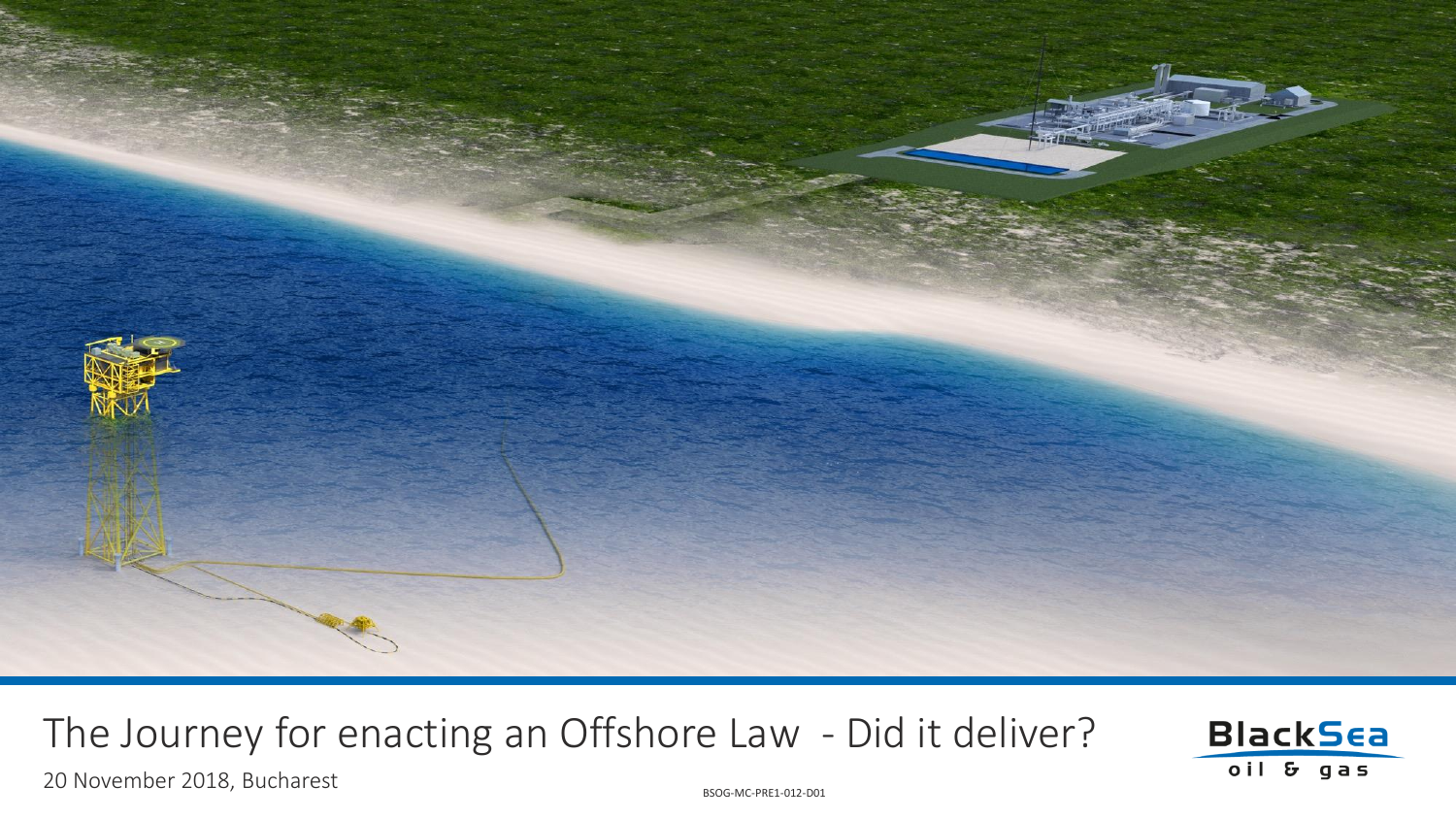## Midia Gas Development Project





- 
- 10 Bcm Resources 1 Platform with 4 wells 1 Subsea well 126km offshore pipeline Onshore gas plant
	-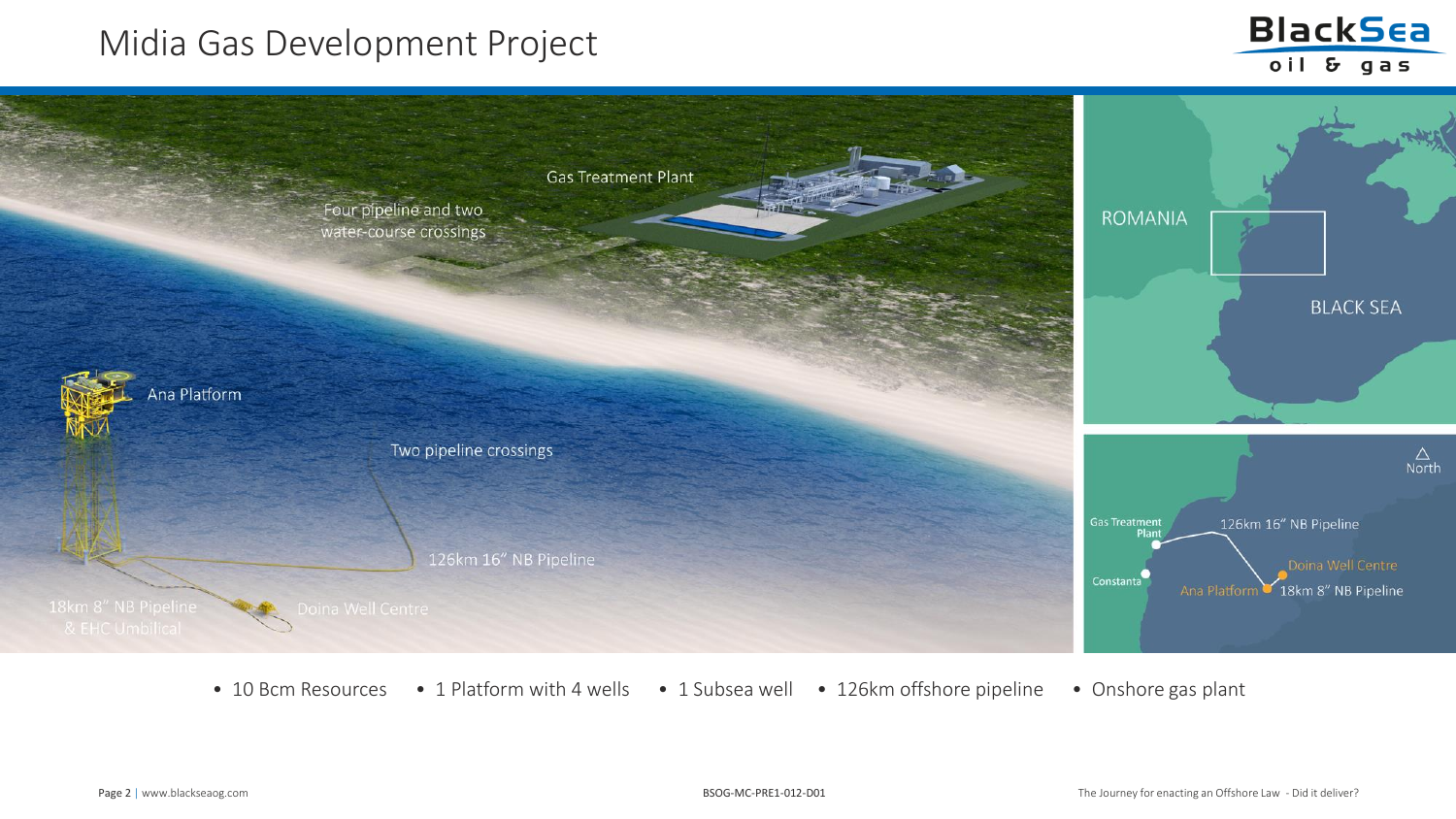## The Opportunity



#### Deloitte.



The contribution of Black Sea oil & gas projects to the development of the Romanian economy May 2018

Deloitte study for offshore\* found the following contributions to the Romanian economy:

|                       | <b>Offshore Industry</b> | <b>New Consumption</b><br><b>Industries</b> |
|-----------------------|--------------------------|---------------------------------------------|
| <b>GDP Output</b>     | \$71.3 Billion           | \$98.9 Billion                              |
| Jobs                  | 30,605                   | 41,945                                      |
| <b>State Revenues</b> | \$26 Billion             | \$18.3 Billion                              |

• In addition Romania moves from being dependant on Russian gas to being self sufficient and a net exporter

### \*[Report published in May 2018 by Deloitte Romania](https://www2.deloitte.com/content/dam/Deloitte/ro/Documents/ImpRepOffshoreProjects_ENG.PDF)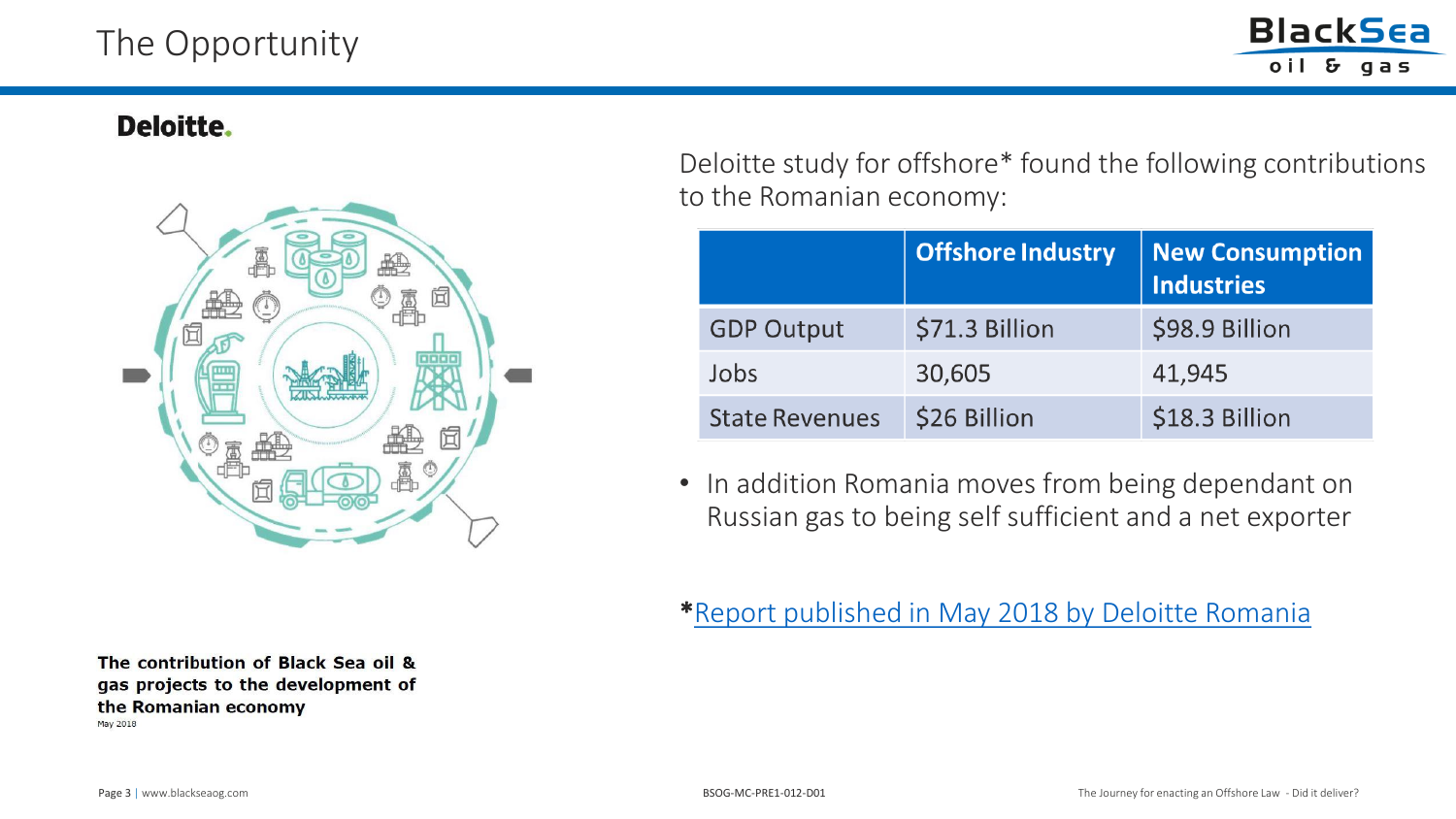

- Clear Regulatory process
	- No overlap or gap of responsibilities amongst agencies and ministries
	- Clear path to follow for obtaining all required permits
- Transparent and Liberalized gas market
	- Independent from political influence
	- Gas price pegged to international index recognised by Banking community
	- Free flow of gas
- Fiscal Stability
	- Royalties and taxes fixed for duration of concession on basis of what was agreed at Contract signature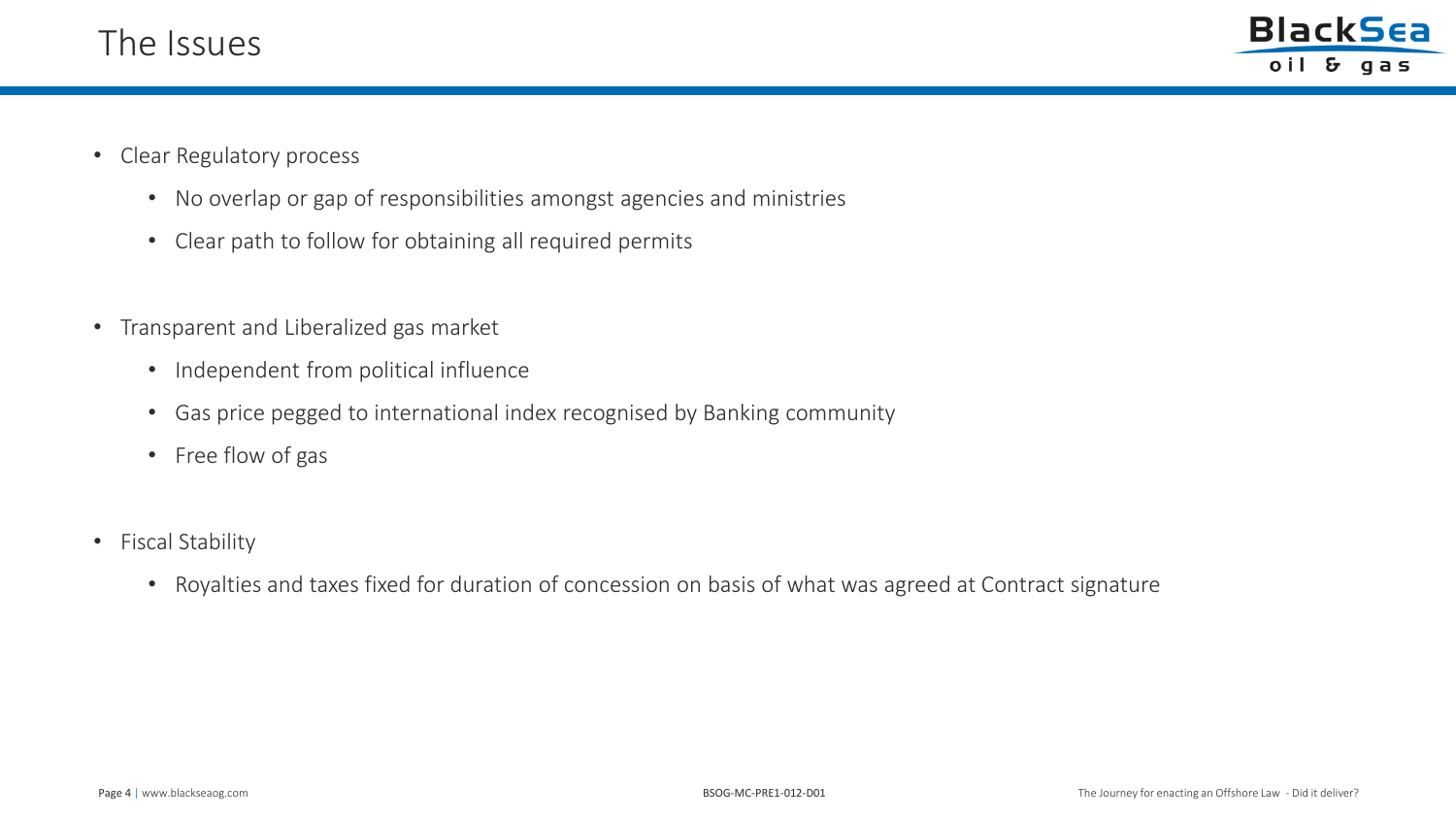## The Journey

**BlackSea** oil & gas

- 2011 Amendment of the Construction Law to clarify NAMR's ability to issue well drilling permits
- 2012 Amendment of the Gas Law setting the process for the liberalization of the gas market
- 2013 Passage of GO 6 and GO 7 setting a 1 year temporary windfall taxation for existing producers
- 2013 Amendment of the Construction Law introducing the requirement for offshore construction permits
- 2015-2016 Unsuccessful attempt to amend the Petroleum Law
- 2017 Passage of BRUA Law allowing construction of gas pipeline across the Beach
- 2018 Windfall profit tax made permanent and applicable for all gas producers
- 2018 Amendment of the Gas Law obligating gas trading on a centralised platform
- November 17, 2018 enactment of the Offshore Law (256/2018)
	- Commenced in April 2017
		- Over 10 Ministries and their Ministers plus ANRM, ANRE, ACROPO
		- 2 Prime Ministers and their cabinets
		- 6 Committees in the Senate
		- 8 Committees in the House of Deputies
		- Repeated process through Senate and House of Deputies after rejection by President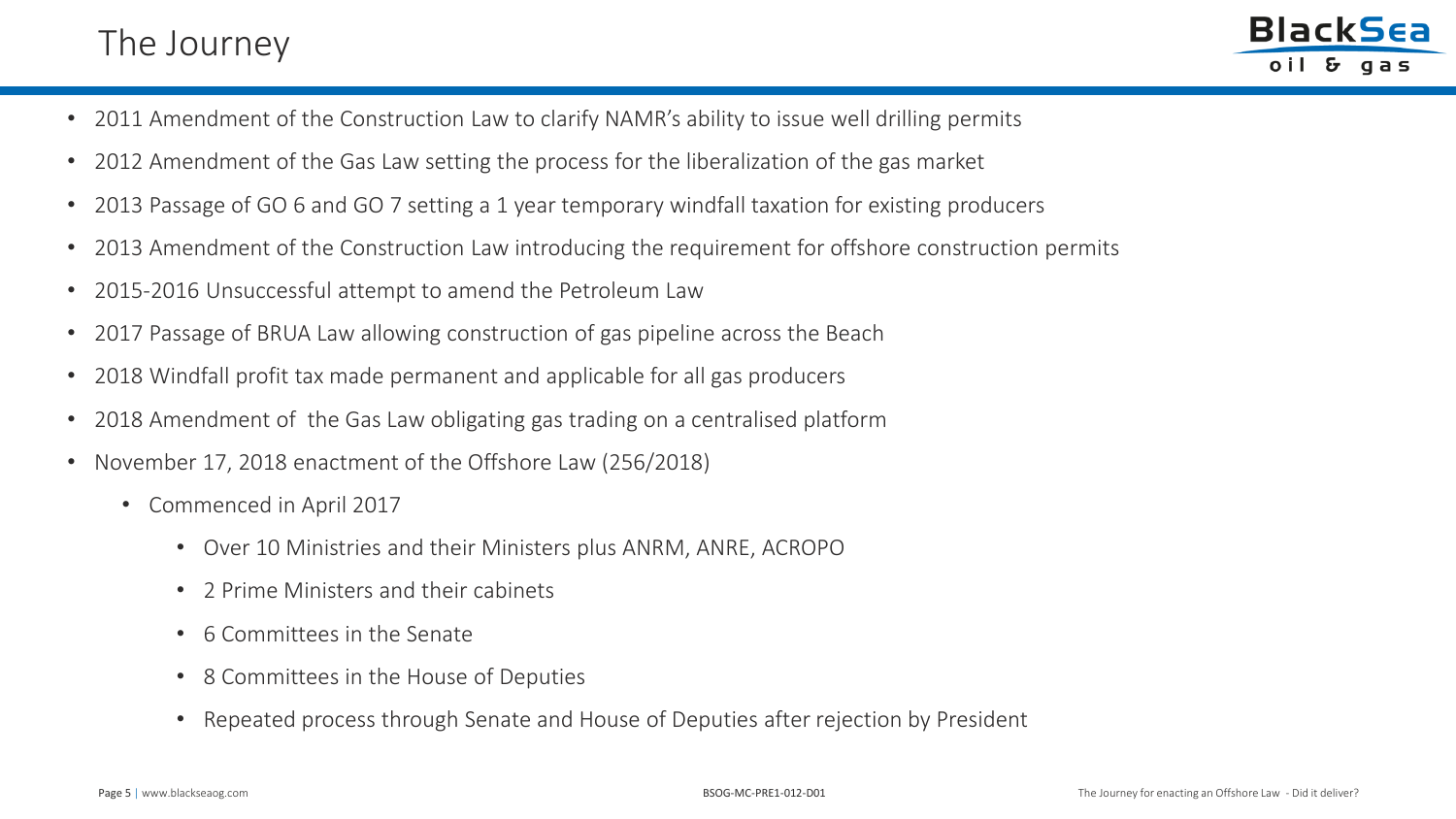

Clear Regulatory process and the control of the control of the control of the control of the control of the control of the control of the control of the control of the control of the control of the control of the control o

Transparent and Liberalized gas market **Not Fully Achieved** Not Fully Achieved

Fiscal Stability **Not Achieved Not Achieved**